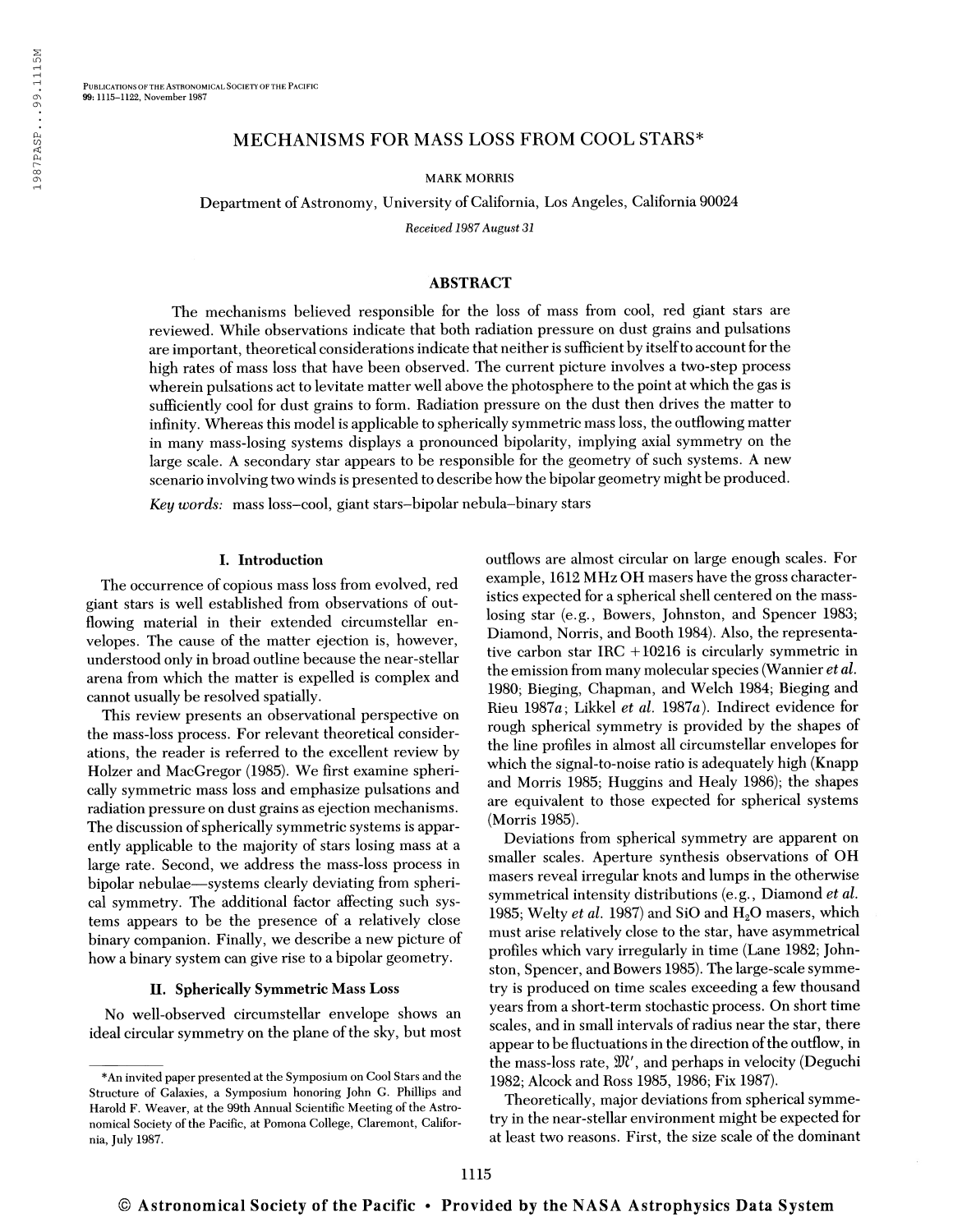convective elements in red giants is comparable to the stellar radius, so that only a few of them are present on the stellar surface at any time (Schwarzschild 1975). The surface temperature and scale height may therefore vary strongly across major portions of the stellar surface. The other possible source ofinhomogeneity, possibly coupled to convection, is the condensation instability proposed by Stencel, Carpenter, and Hägen (1986). They suggest that warm chromospheric gas is subject to a cooling, grain-formation instability initiated by local pressure fluctuations. Both of these processes leading to inhomogeneities in the outflow warrant further investigation, as both are poorly understood at the present time.

We consider here two primary mechanisms for mass ejection from cool stars: pulsations and radiation pressure on dust grains. Other mechanisms have been suggested, but they have not been as successful in accounting for the data. For example, Maciel (1976, 1977) has investigated the importance of radiation pressure on molecules and finds a rather small effect, presumably because only a relatively small fraction of the stellar radiative momentum can be utilized. Also, thermal expansion is not likely to be important because the outflowing gas is simply too cold. Jura (1984a) has demonstrated that for stellar parameters ofinterest, radiation pressure on grains dominates in importance over thermal expansion. Warm chromospheres might be invoked to enhance the thermal expansion, but Jennings and Dyck (1972) showed that there is an anticorrelation between chromospheric activity and  $\mathfrak{M}'$ , so that mass loss is most significant in stars without chromospheres, or chromospheres are "quenched" in environments giving rise to high rates of mass loss (Stencel et al. 1986). Finally, Hartmann and MacGregor (1980) discuss the importance of Alfven waves in driving outflows. They argue that it is possible to obtain the observed rates of mass loss, but that the predicted terminal velocities are too high. The dissipation ofAlfven waves should lead to extended, warm chromospheres, so Alfven waves are perhaps more important in stars with lower mass-loss rates than those considered in this review. In any case, this mechanism cannot be ruled out as an important contributor to the mass-loss process.

# A. Pulsations

Because of the clear tendency for cool, mass-losing stars to be long-period variables, several groups have explored the possibility that the shocks accompanying fundamental or first-overtone-mode pulsations are responsible for mass ejection (Wood 1979; Willson and Hill 1979; Tuchman, Sack, and Barkat 1978, 1979; Bertschinger and Chevalier 1985). The shocks occur because the pulsation period is not a constant function ofradius in the outer layers of the stellar envelope, so adjacent layers encounter each other at highly supersonic velocities.

The observational evidence that pulsations play an es-

sential role in mass loss comes from many quarters. Perhaps most striking is the graphic demonstration by Jura  $(1986a)$  that the binary division of stars into pulsating and nonpulsating objects corresponds closely with the division of stars into those having large and small amounts of circumstellar dust, respectively. The presence of dust, which condenses in the cool, outflowing stellar material, is inferred from the infrared excess in the form of the ratio of fluxes at 12  $\mu$ m and 2  $\mu$ m. The 12  $\mu$ m emission is presumed to arise predominantly from near-stellar dust (in those cases where it is present) and the  $2 \mu m$  emission arises directly from the stellar photosphere.

The linkage of mass loss to pulsation is more profoundly illustrated by the presence of a correlation between the infrared excess of a star and its period, P. This correlation, interpretable as a correlation between the mass-loss rate,  $\mathfrak{M}'$ , and  $P$ , is independent of the chemistry of the stellar photosphere, be it oxygen-rich (DeGioia-Eastwood et al. 1981), carbon-rich (Jura 1986 $b$ ), or in-between (S stars; Jura 1987). An alternative version of the  $P-M'$  relation is described by Knapp (1986), who uses CO observations to deduce  $\mathfrak{M}'$ , and normalizes  $\mathfrak{M}'$  by the luminosity. Another correlation, between  $P$  and the amplitude of the pulsation, has been known for some time (Harvey et al. 1974; Ukita 1982). It is easy to imagine that larger-amplitude pulsations lead to a greater rate of mass loss. Indeed, larger-amplitude pulsations cause the shocks to develop fully at a smaller radius where the density is higher, and thus they enhance the density throughout the upper atmosphere (Willson and Bowen 1986). Therefore, the  $P-M'$  relation should follow from the P-amplitude relation.

Another indication that pulsations may be involved in mass loss is the apparent linear relationship between the period of pulsation,  $P$ , of mass-losing stars and the terminal velocity,  $V_T$ , of the outflowing matter (Dickinson, Kollberg, and Yngvesson 1975; Morris et al. 1979; Zuckerman, Dyck, and Claussen 1986). No compelling theoretical explanation for this relationship has been advanced, and it may be that both P and  $V<sub>T</sub>$  independently depend in a similar way on some other variable, such as the mass of the star. (Note that this latter comment could apply, in principle, to the  $P-\mathfrak{M}'$  and  $P$ -amplitude correlations as well.) Furthermore, Ukita (1982) has argued that the  $V_T$ -P relation is oversimplified by selection effects. Indeed, more recent data suggest that the relation does not continue to hold for all stars with periods exceeding about 700 days. Still, the relation is striking enough to warrant a close examination with the recent generation of data.

While the case for the involvement of stellar pulsations in the mass-loss process is rather strong, pulsations, by themselves, cannot account for the observed winds. According to theoretical treatments, the shocks do not appear to be strong enough. The predicted mass-loss rate is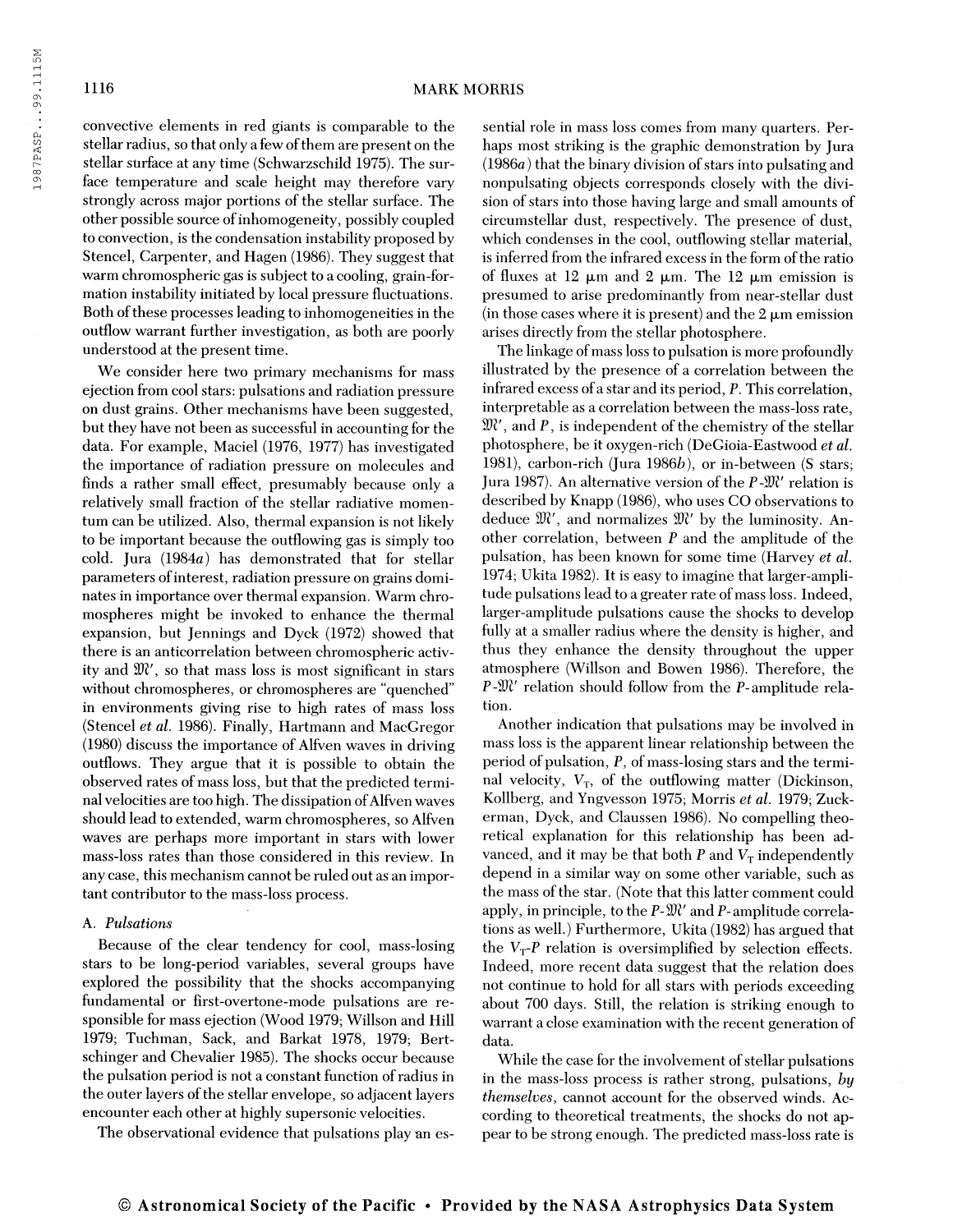### B. Radiation Pressure on Grains

son and Bowen 1986).

That radiation pressure on grains can drive mass loss from cool stars has been convincingly demonstrated by many investigators (Gilman 1972; Kwok 1975; Lucy 1976; Menietti and Fix 1978; Woodrow and Auman 1982; Tielens 1983), and here we only summarize the concept.

As grains nucleate and grow in the cool, uppermost layers of the stellar atmosphere, they experience a negative gravity as a result of the force exerted by the outwardly directed radiation. The grains reach a terminal outflow velocity dictated by the drag against the gas. This same drag force implies a momentum coupling between grains and gas that leads to an outflow of the gas at a velocity comparable to, though less than, the outflow velocity of the grains.

The evidence is strong that radiation pressure on grains is important in the mass-loss process from red giants. First, infrared spectra of mass-losing red giants reveal an infrared excess that is a clear signature of copious quantities of dust. The dust opacity at  $2 \mu m$ , where the peak in the photospheric radiation typically occurs, is usually large enough for the dust to intercept, and thus be accelerated by, a substantial fraction of the available stellar photons. Second, the magnitude of the terminal velocity expected for grain-driven mass loss, on the assumption that grain condensation occurs at the radius at which the gas temperature is equal to the condensation temperature, is about equal to that typically observed, 10-20 km  $s^{-1}$  (Jura 1984a). Carrying this argument further, Gehrz and Woolf(1971) and Jura (1984a) deduce, using simplifying assumptions, that  $V_{\text{T}}$   $\propto$   $L^{1/4},$  where  $L$  is the luminosity of the star. Jura  $(1984a)$  shows that, given uncertainties in stellar distances, this relation is consistent with the data.

A third argument in favor of dust-driven mass loss is given by considering the available momentum flux. If radiation pressure on dust is responsible for the observed outflow velocities from cool stars, and if  $\mathfrak{M}'$ ,  $V_T$ , and  $L$  are assumed constant, then the radial momentum flux in the wind,  $\mathfrak{M}'V_{\tau}$ , should not exceed the radial momentum flux in the radiation field,  $L/c$ . (Strictly speaking, if the opacity ofthe shell is large, then scattered and reradiated photons can enhance  $\mathfrak{M}'V_T$  by a small factor over  $L/c$ , but because of the inevitable degradation of the photon energy once it is absorbed, and because the dust opacity declines with wavelength, this factor is unlikely to ever be greater than about 2.) Radio observations ofCO enable one to estimate  $\mathfrak{M}'$  (Morris 1980; Knapp and Morris 1985), and thus, by comparison with optical and infrared fluxes, to assess the validity of this inequality. Existing data indicate that, with a few exceptions, almost all stars obey  $\mathfrak{M}'V_\text{T} \leq L/c$  (Zuckerman and Dyck 1986; Jura 1986b). The ratio of  $\mathfrak{M}'V_{\text{T}}$  to  $L/c$  provides a measure of the fraction of the stellar luminosity intercepted by dust, i.e., the radial dust opacity. The few exceptions to the inequality can be attributed (1) to a sharp decline in luminosity in the  $\sim 10^3$ -year interval following expulsion of the bulk of the stellar atmosphere during which the CO molecules have coasted to the radius from which they presently emit (Jura 1984 $b$ , 1986 $a$ ; Likkel et al. 1987b; Zuckerman and Gatley 1987), or  $(2)$  to the additional importance of a secondary mass ejection mechanism, such as may occur in BPNs (see below), or (3) to large errors in the determination of  $\mathfrak{M}'$ , usually because of uncertainties in the  $CO/H_2$  ratio.

While the evidence is therefore quite good that radiation pressure on dust plays a major role in the mass-loss process, this mechanism cannot, by itself, account for the observed mass loss from cool stars. In static stellar models, the density at the dust condensation point is many orders of magnitude too small to permit mass-loss rates as large as those often observed (e.g., Willson and Bowen targe as those often observed (e.g., whistom and bowen<br>1986):  $10^{-6}$   $\mathfrak{M}_{\odot}$  yr<sup>-1</sup> to  $10^{-4}$   $\mathfrak{M}_{\odot}$  yr<sup>-1</sup> (Knapp and Morris 1985). In nonstatic, time-independent stellar models (Lucy 1976; Woodrow and Auman 1982) there remains the problem of getting enough material above the dust condensation radius. Attempts to remedy that limitation have led to model circumstellar envelopes which are too thick and opaque to describe those observed (Lucy 1976).

### C. The Two-Step Solution

The obvious remedy for the difficulties encountered by the pulsating models and the grain-driven models for mass loss is to combine the two, by allowing pulsations and associated shocks to create an extended atmosphere in the form of an unstable "quasi-static" zone extending many stellar radii beyond the photosphere. Then the density at the dust condensation radius, where the local radiative equilibrium temperature drops below about  $1000 K$  (see Gail and Sedlmayr  $(1986)$  and references therein), can be high enough for significant mass loss to occur by transfer of radiative momentum to dust grains. This basic picture has, in fact, gained general acceptance (Jones, Ney, and Stein 1981; Woodrow and Auman 1982; Jura  $1984a$ ,  $1986b$ ; Willson and Bowen 1986). The levitation of matter above the stellar photosphere can perhaps also be effected, or at least enhanced, by some combination of the other processes mentioned above: Alfven waves, radiation pressure on molecules, or large-scale convection which overshoots the equilibrium photosphere. The evidence suggests, however, that the primary levitation mechanism must at least be strongly correlated with pulsational properties.

Figure <sup>1</sup> presents a sketch of the inner envelope of a mass-losing red giant. As argued above, one must expect the extended static layer to be irregular and aspherical, except in a stochastic sense. Not only is stellar material rising into the quasi-static layer, but where pressure sup-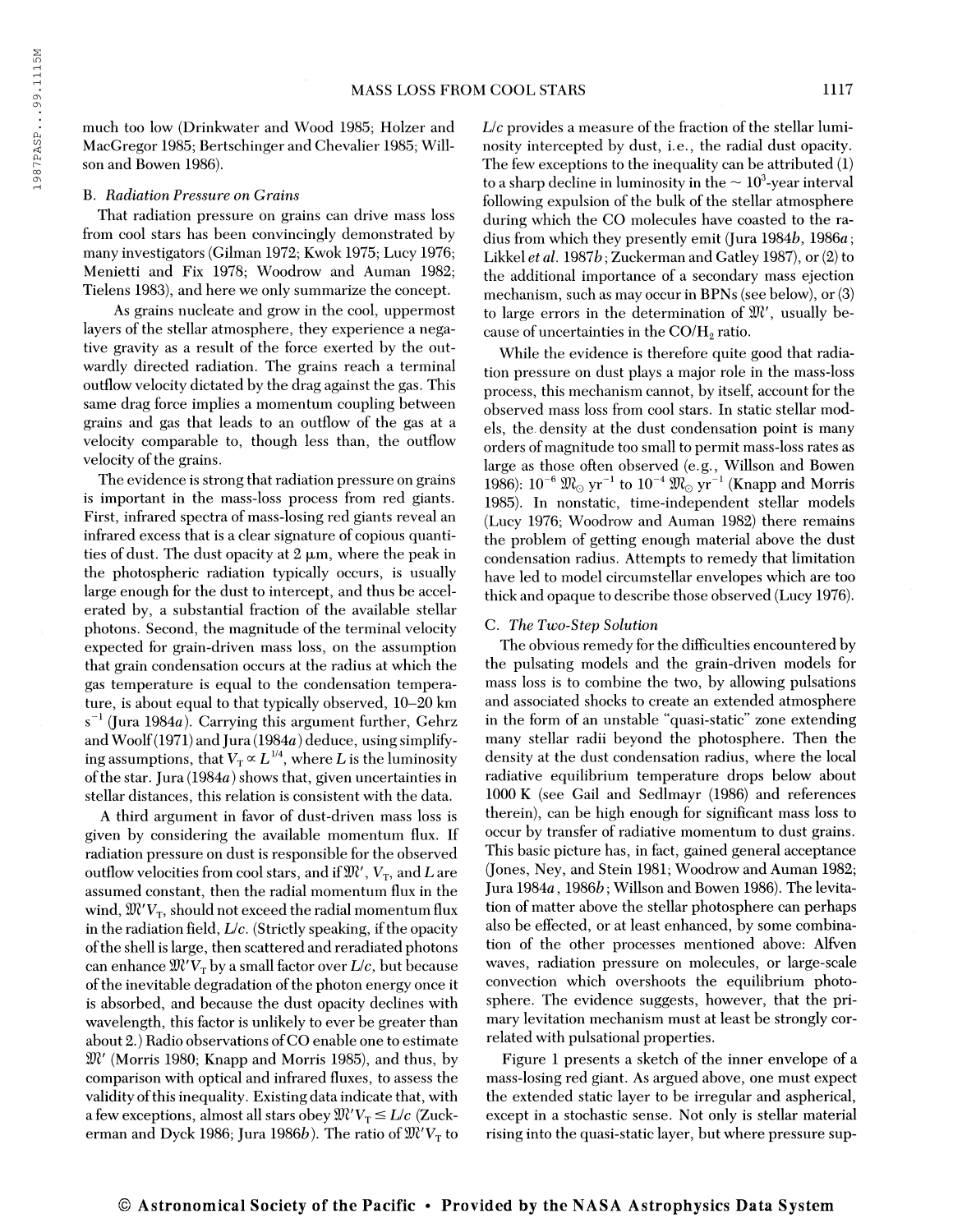

FIG. 1-Schematic view of the innermost region of a circumstellar envelope surrounding a pulsating red giant. Gas from the star is levitated into an extended, quasi-static layer by shocks and other processes. Grain formation leading to radiation-pressure-driven mass loss occurs either beyond the dust condensation radius, where the gas has cooled enough by expansion and by dilution of the stellar radiation field to permit dust to condense, or it occurs in pockets ofgas undergoing a cooling, condensation instability. Actual measurements of the inner radius of the dust shell indicate that it is 5-20 stellar radii (Bloemhof, Townes, and Vanderwyck 1984; Dyck et al. 1984). Note that infalling gas is envisaged if density enhancements in the quasi-static layer do not undergo grain formation.

port temporarily ebbs, the material must fall back onto the star. One might also imagine the gas in the quasi-static layer cooling more rapidly in some locations than in others because of large-scale surface temperature fluctuations in the underlying star (Schwarzschild 1975). In response, the density would rise in those cooler locations as the pressure equilibrates with that of the surrounding, warmer gas, and infalling flows would be set up, as depicted in Figure 1. The lifetimes of such flows might be comparable to the lifetimes of the cooler surface regions of the star, or to the rotation time of the star. Evidence for such infalling matter comes from blueshifted absorption lines not ascribable merely to the contraction phase of the pulsation (e.g.. Hall 1980; see discussion in Jura 1984a).

If the cooling cells of gas within the quasi-static layer become dense and cool enough for grains to form, then those cells can be expelled by radiation pressure (Stencel et al. 1986). The physical conditions in the quasi-static layer are thus crucial; above some critical, density-dependent temperature the cooling gas is destined to sink, while below that temperature it will ultimately be accelerated outward. The phenomenon is an exceptionally complex one, since one of the primary coolants, at least in the inner parts of oxygen-rich outflows, is SiO, which overwhelmingly becomes a grain constituent (Morris et al. 1979). To make matters worse, the cooling is sensitive to the dynamics (Tielens 1983), especially if some of the infrared lines of  $H<sub>2</sub>O$  undergo laser action, as suggested by Cooke and Elitzur (1985). We note here that maser emission from SiO almost certainly arises in the quasistatic layer, within the dust condensation radius, and it is therefore a valuable probe of that layer's characteristics. A careful, long-term monitoring of circumstellar SiO masers would thereby be useful for defining the time scales and magnitudes of the stochastic variations in velocity and density.

While grain formation and subsequent grain acceleration apparently depend on the pulsational properties of the red giant, the reverse may also be true. Woodrow and Aumann (1982) have modeled a feedback mechanism wherein changes in the atmospheric opacity caused by grain formation lead to substantial changes in the temperature of the hydrogen dissociation zone. An oscillation is set up as the response of the hydrogen dissociation zone travels out to the region of grain production and decreases the dust formation rate. This interesting possibility warrants a closer examination since it would entail a major reassessment of the relationship between pulsation and mass loss.

The shape of the light curves of pulsating stars may have a bearing on this feedback mechanism. Bowers and Kerr (1977) find that stars with circumstellar OH masers have light curves with faster rise times, expressed as a fraction of the period, than variable stars without OH masers. A similar effect was noted when mass loss was evidenced by far-infrared colors (Vardya et al. 1986) and by  $H<sub>2</sub>O$  masers (Vardya 1987). It remains to be established whether the presence of abundant circumstellar dust affects the character of the pulsations, or whether the character of the pulsations affects the rate of mass loss.

## III. Axially Symmetric Mass Loss—Bipolar Nebulae

A small but significant fraction of circumstellar envelopes around evolved stars displays a marked bipolar symmetry, usually in the form of two reflection nebulae symmetrically placed on opposite sides of the central, mass-losing star. The reflection nebulae define the "polar" regions where the radial column density of dusty matter is low, allowing light to propagate out and be reflected without severe extinction. Perpendicular to the polar axis is an equatorial distribution of dust and gas which is usually opaque and which manifests itself in the form of a dark absorption band, or a "pinched waist", separating the optical reflection nebulae.

More than  $\sim$  17 such systems are now known. In addition to the 12 listed by Morris (1981), several other evolved, bipolar systems have recently been pointed out, including OH 17.7-2.0 (Le Bertre, Epchtein, and Nguyen-Q-Rieu 1984; Le Bertre 1986), IRAS 18059-3211 (or Gomez's Hamburger, Ruiz et al. 1987), IRAS 09371 + 1212 (the Frosty Leo Nebula, Forveille et al. 1987), V Hydra (Kahane, Maizels, and Jura 1987); and R Aquarii (Mauron et al. 1985; Wallerstein and Greenstein 1980). Still, the number of bipolar systems is small compared to the hun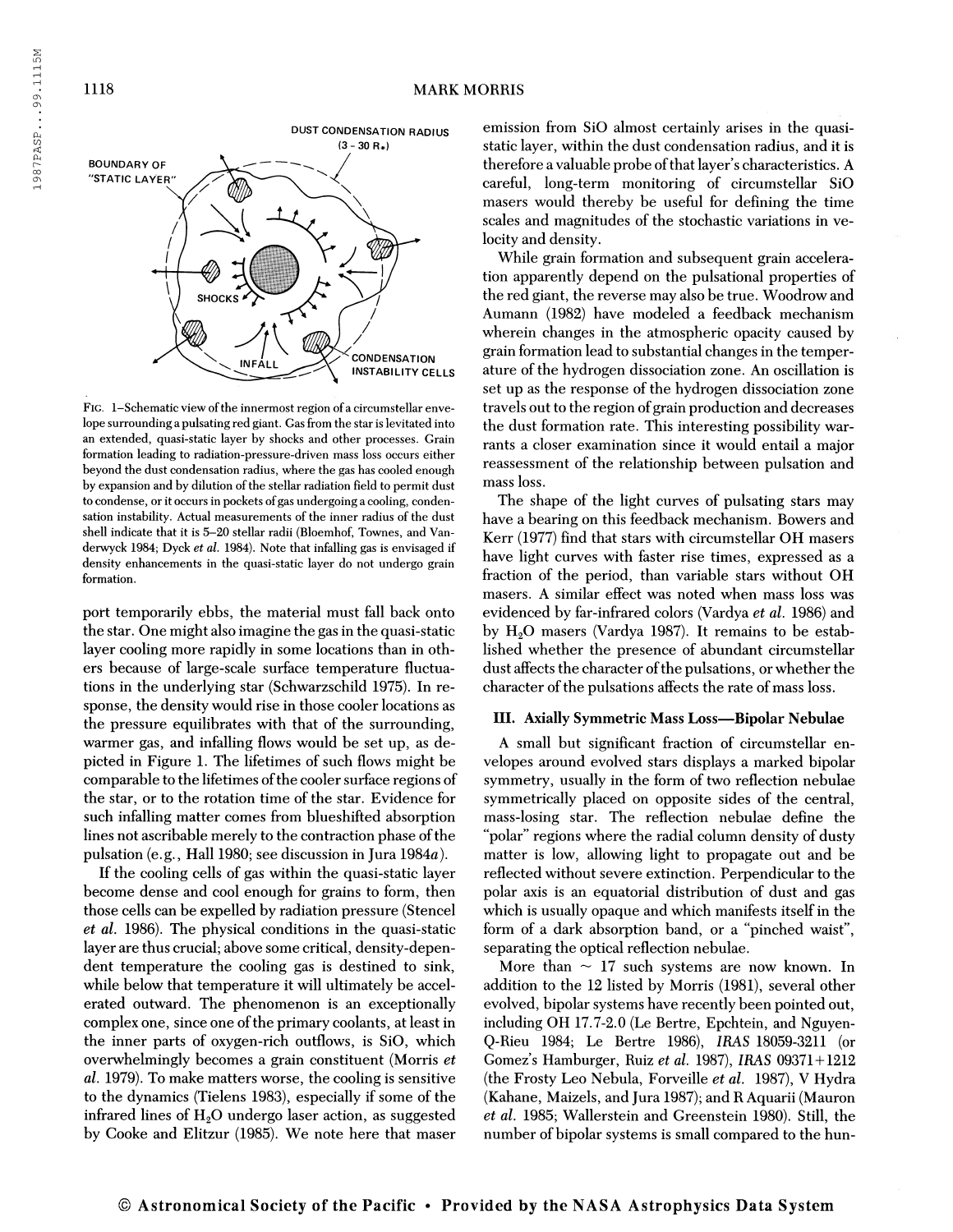dreds of circumstellar outflows which have been studied.

The apparently low frequency of bipolarity in circumstellar envelopes may be misleading, since about 50% of all planetary nebulae display a bipolar symmetry (Zuckerman and Aller 1986). Because strong circumstellar outflows are generally thought to be precursors to planetary nebulae, one might expect a similar fraction of them to have an intrinsic bipolar geometry. That this is not the case might be explained in several ways:

(1) Some, perhaps the majority of, bipolar nebulae might not easily be recognized as such because certain orientations of bipolar nebulae with respect to the line of sight may be selected against if the bipolar lobes overlap in projection.

(2) Bipolarity might not be manifested in most systems until the later stages of envelope ejection. Indeed, several of the bipolars listed by Morris (1981) surround relatively early-type stars, suggesting that their evolution toward being planetary nebulae is almost complete. Bipolarity may be lurking unobtrusively in envelopes at earlier stages of evolution (for example, even IRC  $+10216$  has a slight axisymmetric character; Dyck *et al.* 1987) and may, in most cases, be evidenced only by intrinsic polarization of scattered starlight (Dyck et al. 1971; Cohen and Schmidt 1982).

(3) Relative to bipolar systems, spherically symmetric systems may not produce planetaries as often, or may not produce such prominent planetaries because, perhaps, of a smaller mass-loss rate.

It seems likely that a bipolar geometry may occur quite frequently in mass-losing systems and the task is to identify the mechanism that differentiates the polar and equatorial regions. The possibility considered foremost in this paper involves the presence ofa binary companion. Other possibilities, such as nonradial pulsations, or rotation of the progenitor, are dismissed by Morris (1981) and Pascoli (1987).

Magnetic fields must also be considered, since they present a natural way to define a preferred axis. Pascoli (1987) has argued that an azimuthal magnetic field surrounding the central, mass-losing star can constrain the outflow in such a way as to account for the morphology of bipolar planetary nebulae. His models nicely reproduce the shapes of planetary nebulae and are able to account qualitatively for the fact that the outflow velocity increases with latitude, measured with respect to the system's equatorial plane (e.g., Cohen et al. 1985; Morris et al. 1987; Heiligman et al. 1986). However, it is not clear whether these models can account for the large magnitude of the velocity difference between the equatorial and polar outflows in at least some bipolars (Morris et al. 1987). Indeed, ifR Aqr is to be classed alongside the other bipolar nebulae, the polar flow can take the form of a jet (Sopka et al. 1982). We will reconsider the potential importance of magnetic fields below in the context of binary models.

#### A. Binary Models

In a close binary system, angular momentum provides a clear and natural way to define the equatorial plane and the polar axis. This led Morris (1981) to hypothesize that bipolar nebulae are created from binary star systems by strong tidal interaction between a main-sequence secondary and the expanding red giant primary. A similar consideration had previously led Livio, Salzman, and Shaviv (1979) to suggest that binary planetary nebula nuclei arise in just this manner. The dissipative tidal interaction leads, in their picture, to a merger of the two stars into a common envelope system. Continued loss of envelope material ultimately leads to the exposure of the embedded, very tight binary, consisting of a main-sequence star and a hot degenerate core, at the center of an axisymmetric nebula. In the model of Morris (1981), matter is flung out predominantly in the equatorial plane by the secondary orbiting asynchronously within about 1.3 stellar radii of the red giant. The outflow resulting from this ejection process would be characterized by a decrease in density with systemic latitude. The midplane would ostensibly have a high enough density to account for the absorption observed there, whereas the smaller column density at high systemic latitudes would permit the escape of optical radiation out to the reflection nebula.

A serious problem with this model is that it predicts a maximum outflow velocity in the equatorial plane, which is just the opposite of that observed. Also, Zuckerman and Aller (1986) have argued that the fraction of planetary nebulae which are bipolar is too large to be consistent with the fraction of stars expected to be close binaries having the separation required in the model. A third problem with the model was pointed out by Zuckerman and Gatley  $(1987)$ , who find from the distribution of bipolar planetary nebulae with galactic latitude that the progenitors of bipolar systems are relatively massive stars with the implication that the bipolarity is a function of stellar mass rather than binarity.

In spite of these difficulties, the binary model warrants resurrection in a modified form because no other model appears capable of accounting for several of the characteristics of bipolar systems. First, the bipolar OH  $231.8+4.2$ displays an excess blue continuum which implies the presence of a secondary star in the system (Cohen et al. 1985), and R Aqr, if it belongs in the category of bipolar nebulae, is a known symbiotic system, very probably a binary. Second, OH 231.8+4.2, and perhaps a large fraction of bipolar nebulae, violates the  $\mathfrak{M}'V \leq L/c$  inequality required by the two-step process applicable to spherical mass loss (Jura and Morris 1985; Knapp 1986), so that bipolar nebulae either tend to have a rapidly declining luminosity, or they require an additional mass-ejection mechanism. A binary system can provide such an addi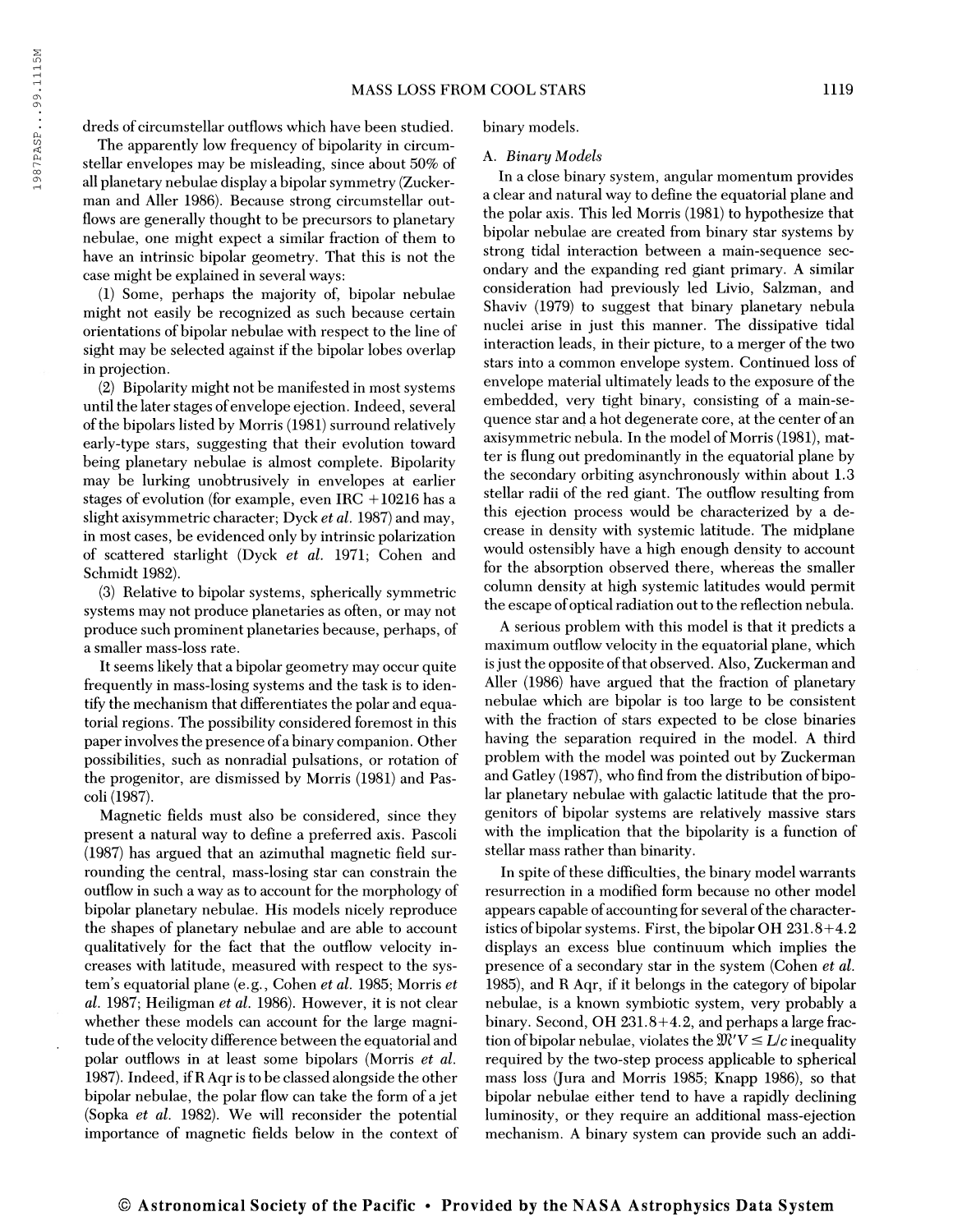1987PASP...99.1115M

tional mechanism. Third, high-velocity polar flows, such as those observed, can be produced in a binary system, as argued below.

The previous binary model did not include consideration of an accretion disk around the secondary, whereas it is likely to be important. The proposed new model proceeds as follows (a more detailed discussion will be presented later): at a high enough rate of mass loss from the red giant primary, depending on the stellar separation, the accretion disk acquires mass faster than it can be transferred inward to the secondary. The mass acquired by the accretion disk is either intercepted directly from the wind, or, if the stellar separation is smaller than the size of the "quasi-stationary layer" around the red giant, then it is accreted from this extended, tenuous layer. (Note, however, that in this latter case the system does not qualify as a common-envelope binary.) The disk will then grow until matter at its periphery is susceptible to forming an exterior "excretion disk" orbiting the center of mass of the system (see, for example, Webbink 1976). Note that, as the disk grows, it intercepts an increasing fraction of the mass lost from the primary. As long as mass loss continues and angular momentum from the binary is available, the disk can grow to relatively large proportions as angular momentum migrates outward under the influence of viscous interactions. The disk growth is limited ultimately by the loss of mass and angular momentum from its outer periphery. It is also possible that, before an exterior excretion disk forms, matter at the outside of the accretion disk around the secondary might fall back into the gravitational potential well of the primary, forming a second disk. The sequence of events depends on the mass ratio and stellar separation. Of course, with gas orbiting as many as three centers, the gas dynamics are extremely complex, and the system may have unstable orbits and interacting gas streams during certain phases of its evolution. At those times, the energy dissipated in the tumultuous gas disk may have observable consequences.

The envisioned model is depicted in Figure 2. There are three implications of this model which were not foreseen in the earlier binary model and which receive support from the observations:

(1) The accretion disk around the secondary is hypothesized to be the source of a second wind (wind 2). This wind, which emanates from the innermost parts of the accretion disk, is collimated by the disk along the polar axis of the system. The velocity of this bipolar wind is unrelated to that of the spherically symmetric wind from the red giant companion (wind 1), except inasmuch as it is determined in part by the accretion rate, which depends in turn on the velocity of wind 1.

Bipolar flows in pre-main-sequence objects may share the phenomenology of wind 2 in evolved bipolar systems. Both can have a relatively large outflow velocity (up to 100  $km s^{-1}$ , exceeding by far the velocities normally achieved



FIG. 2-Binary model for the creation of bipolar circumstellar outflows. The wind of the red giant (wind 1) is partially captured into an accretion disk around the much smaller secondary. This accretion disk grows with time to form an excretion disk, which encompasses the whole system. A second wind arises from the interior of the accretion disk about the secondary.

with radiation-driven mass loss. Hydromagnetic models which have been proposed for bipolar flows in star-forming regions utilize the rotational energy of the accretion disks to drive the outflows (Pudritz and Norman 1983: Pudritz 1985). The large wind velocity is possible in such a model because the outflow is not limited by the available radiative momentum, but rather by the large pool of rotational energy. We do not stress the details of these models here, but propose that the same considerations apply to wind 2 in evolved bipolar nebulae.

In a two-wind binary model the winds interact in an interesting and relatively violent manner. The interaction is undoubtedly complex because both winds are probably irregular or intermittent on the scale of the stellar separation. Nevertheless, this interaction may provide an observable diagnostic needed to test the validity of the overall picture. The observation of extended emission from shocked  $H_2$  in the polar regions of a few bipolars (Beckwith, Beck, and Gatley 1984) could be accounted for by the interaction of the winds. Also, the H $\alpha$  emission observed by Reipurth (1987) in OH 231.8+4.2 appears to occur at the shocked interface between a fast and a slow wind. There the fast wind appears to dominate the interior portions of the nebula, perhaps because of its large momentum flux. In considering the interaction between the two winds, one must admit that their relative importance may vary considerably from one epoch to the next as the mass-loss rate of the red giant and the accretion rate of the companion vary separately.

(2) The disk inhibits the mass outflow from the primary in the equatorial plane, but because the disk stores a larger amount of mass than would be present in an uninhibited outflow, it very effectively absorbs light from the star and from the portion of the reflection nebula it happens to lie in front of. This would account for the very high equatorial extinction inferred for OH 231.8+4.2 by Reipurth (1987). It is also consistent with the molecular line profiles from this same bipolar, which are most straightforward to explain if there is little or no net outflow in the equatorial plane (Morris *et al.* 1987). Not only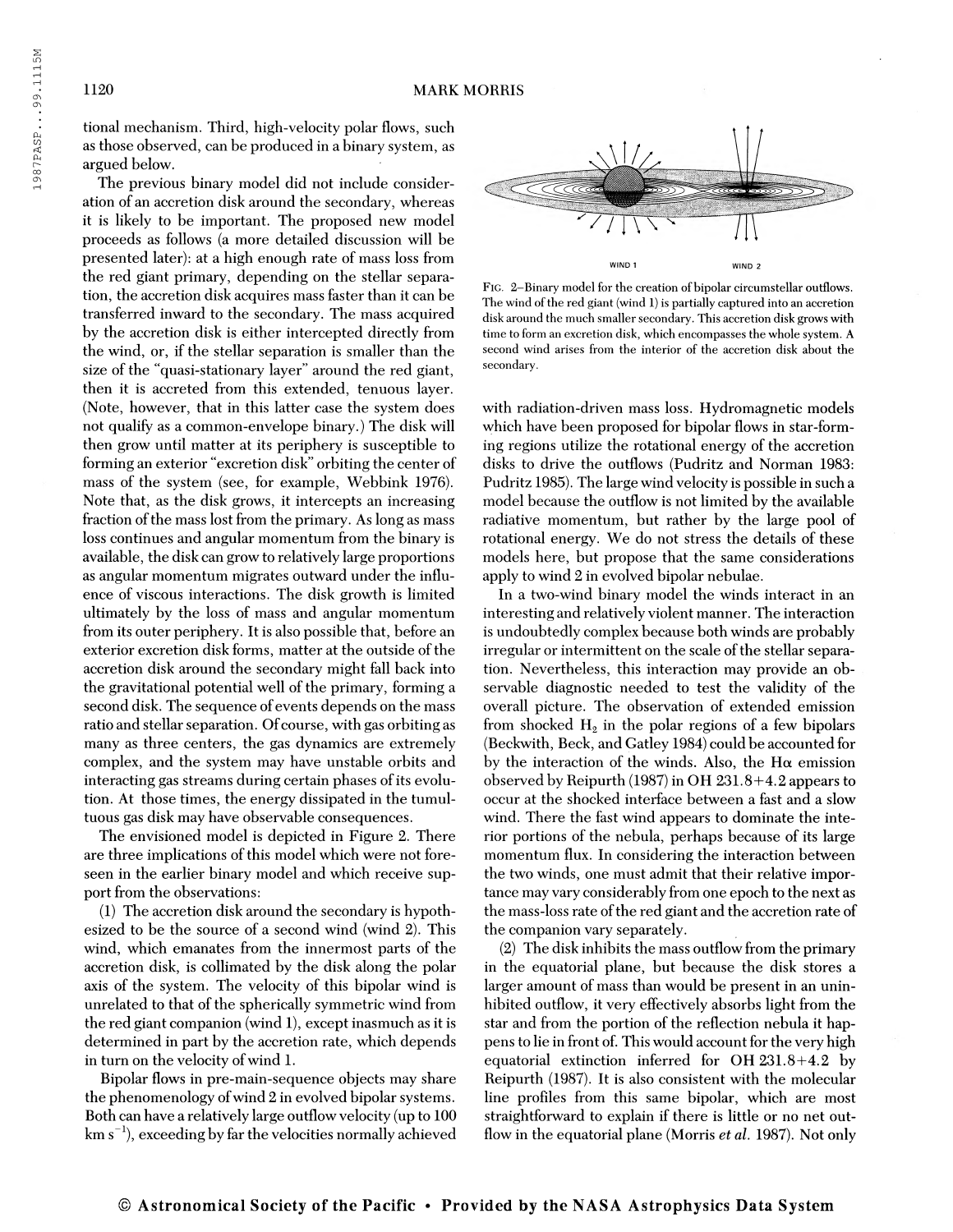(3) The presence of a large rotating disk should manifest itself in high-resolution observations in terms of a velocity gradient perpendicular to the polar axis. Most observations do not resolve the rotational structure within the disk (e.g., Heiligman *et al.* 1986), but in a recent interferometric study of HCN in the well-known bipolar CRL 2688 by Bieging and Rieu {1987b), a gradient of the appropriate magnitude ( $\sim 2$  km s $^{-1}$  across  $8$  arc seconds, or  $\sim 10^{17}$  cm) was observed. Those authors interpreted the inferred equatorial rotation in terms of a strong, extended magnetosphere around the red giant which enforces corotation in the wind. They invoke a binary companion to provide the requisite high angular momentum by tidally transferring its angular momentum to the atmosphere of the primary, and to provide the dynamo action necessary for the generation of the manykilogauss magnetic field needed at the surface of the rotating primary. The model of Bieging and Rieu suffers from the absence of evidence for such large field strengths, and it does not incorporate an accretion disk, which may be necessary for the generation of the high-velocity polar streams, as mentioned above.

### B. Discussion

As in the earlier binary model of Morris (1981) and in the evolutionary model of Livio et al. (1979), the fate of the binary system is inevitably to shrink via the loss of angular momentum to the outflowing gas. If the initial separation is not too great, the stars are destined to merge into a common envelope binary, which may continue to feed the equatorial disk as the distended envelope sheds angular momentum (Webbink 1979). Continued mass loss would therefore be expected to maintain a bipolar character as the disk directs the flow.

The importance of magnetic fields should not be underplayed in the revised binary model for bipolar nebulae. The considerations given by Pascoli (1987) of the effects of a magnetic field are still partially applicable. The differentially rotating accretion disk around either star in the system should enhance the azimuthal magnetic field in the disk (indeed, the polar flow may be driven by the buoyancy of this amplified azimuthal magnetic field, as described by Cameron (1985)). The mass outflow should then be confined by this field (as well as by the gas pressure in the disk) in a manner similar to that described by Pascoli.

Finally, we address the question raised by Zuckerman and Gatley (1987): why should bipolar planetary nebulae have relatively massive progenitors? When mass is lost from relatively massive stars, there is relatively more mass available to form a disk. The formation of a substantial disk is also facilitated by the fact that the more massive stars have higher rates of mass loss. We suggest that the larger and more massive the disk is in a system containing a mass-losing red giant, the more pronounced and obvious the bipolar character, both in the pre-planetary bipolar nebula phase and in the planetary nebula phase. The three implications of a disk described above are all accentuated if the disk in question is relatively massive, especially if the thickness of the disk increases with its overall mass. To account for bipolar planetary nebulae, the model need only require that the time scale for the persistence of the disk in the presence of the radiation and winds from the planetary nebula nucleus is comparable to, or longer than, the expansion time scale for the planetary,  $\sim$   $10^4$  years. It is reasonable to expect that the persistence time of the disk increases with its mass and thus with the mass of the system that created it.

In conclusion, the revised binary model for bipolar nebulae can, in principle, surmount the objections encountered by the earlier model. The task remaining is to fill in the complex details of the hydrodynamics. Even before that is done, however, it appears that the addition of a rotating disk has given the binary model a second wind.

This work was supported by NSF grant AST83-18342 to UCLA. I thank Ben Zuckerman and Mike Jura for stimulating discussions, Lauren Likkel for comments on the manuscript, and John Bieging for providing his unpublished preprint.

#### **REFERENCES**

- Alcock, C., and Ross, R. R. 1985, in Mass Lossfrom Red Giants, ed. M. Morris and B. Zuckerman (Dordrecht: Reidel), p. 221.
	- 1986, Ap. J., 310, 838.
- Beckwith, S., Beck, S. C., and Gatley, I. 1984, Ap. /., 280, 648.
- Bertschinger, E., and Chevalier, R. A. 1985, Ap. J., 299, 167. Bieging, J. H., and Rieu, N.-O. 1987a, Bull. A.A.S., 18, 1007.
- $1987b$ , preprint.
- Bieging, J. H., Chapman, B., and Welch, W. J. 1984, Ap. /., 285, 656.
- Bloemhof, E. E., Townes, C. H., and Vanderwyck, A. H. B. 1984, Ap. J. (Letters), 276, L21.
- Bowers, P. F., and Kerr, F. J. 1977, Astr. Ap., 57, 115.
- Bowers, P. F., Johnston, K. J., and Spencer, J. H. 1983, Ap. /., 274, 733.
- Cameron, A. G. W. 1985, Ap. J. (Letters), 299, L83.
- Cohen, M., and Schmidt, G. D. 1982, Ap. /., 259, 693.
- Cohen, M., Dopita, M. A., Schwarz, R. D., and Tielens, A. G. G. M. 1985, Ap. /., 297, 702.
- Cooke, B., and Elitzur, M. 1985, Ap./., 295, 175.
- Degioia-Eastwood, K., Hackwell, J. A., Grasdalen, G. L., and Gehrz, R. D. 1981, Ap. J. (Letters), 245, L75.
- Deguchi, S. 1982, Ap. /., 259, 634.
- Diamond, P. J., Norris, R. P., and Booth, R. S. 1984, M.N.R.A.S., 207, 149.
- Diamond, P. J., Norris, R. P., Rowland, P. R., Booth, R. S., and Nyman, L. A. 1985, M.N.R.A.S., 212, 1.
- Dickinson, D. F., Kollberg, E., and Yngvesson, S. 1975, Ap. J., 199, 131.
- Drinkwater, M. J., and Wood, P. R. 1985, in Mass Loss from Red